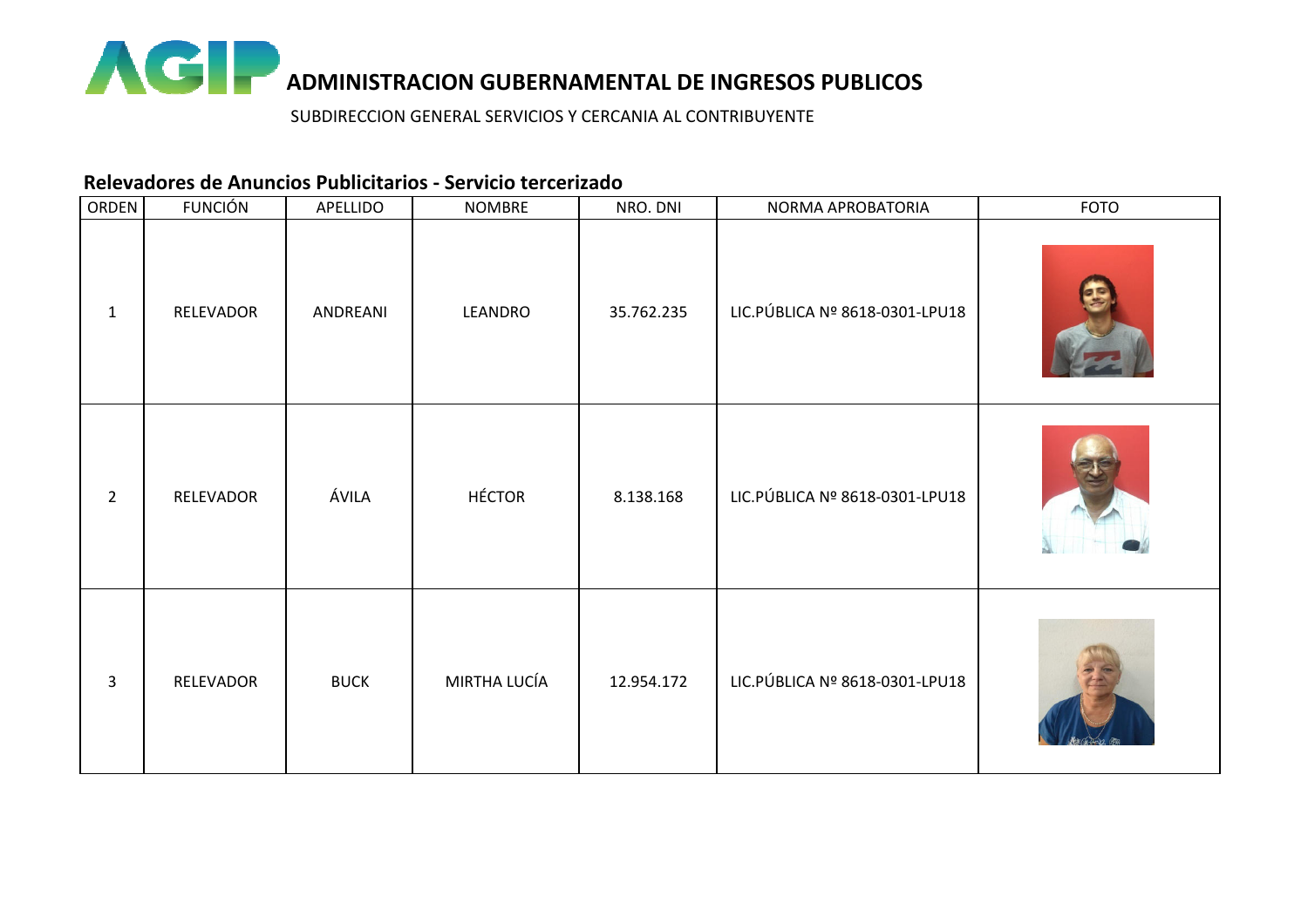

| 4 | RELEVADOR | CARABALLO | CRISTHIAN            | 37.467.195 | LIC. PÚBLICA Nº 8618-0301-LPU18 |  |
|---|-----------|-----------|----------------------|------------|---------------------------------|--|
| 5 | RELEVADOR | DEL RE    | <b>DIEGO GABRIEL</b> | 25.361.200 | LIC.PÚBLICA Nº 8618-0301-LPU18  |  |
| 6 | RELEVADOR | ESTEBANEZ | ROSA BLANCA          | 5.631.616  | LIC.PÚBLICA Nº 8618-0301-LPU18  |  |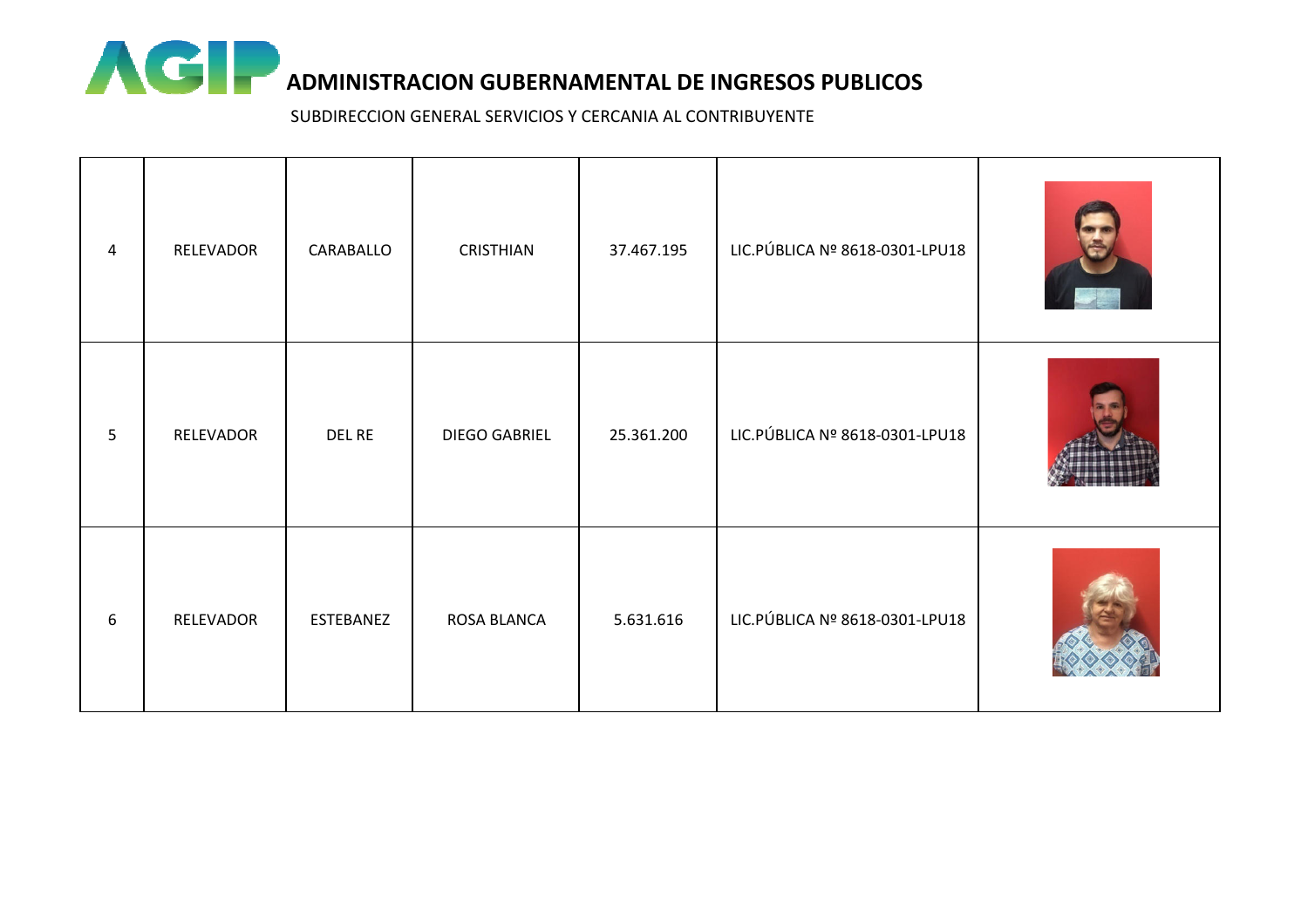

| $\overline{7}$ | RELEVADOR | GARCÍA GÓMEZ  | <b>CHRISTIAN RAFAEL</b> | 95.667.651 | LIC. PÚBLICA Nº 8618-0301-LPU18 |  |
|----------------|-----------|---------------|-------------------------|------------|---------------------------------|--|
| 8              | RELEVADOR | <b>GATICA</b> | MARÍA DOLORES           | 29.373.158 | LIC. PÚBLICA Nº 8618-0301-LPU18 |  |
| 9              | RELEVADOR | GONZÁLEZ      | NICOLÁS JOSÉ            | 38.278.082 | LIC. PÚBLICA Nº 8618-0301-LPU18 |  |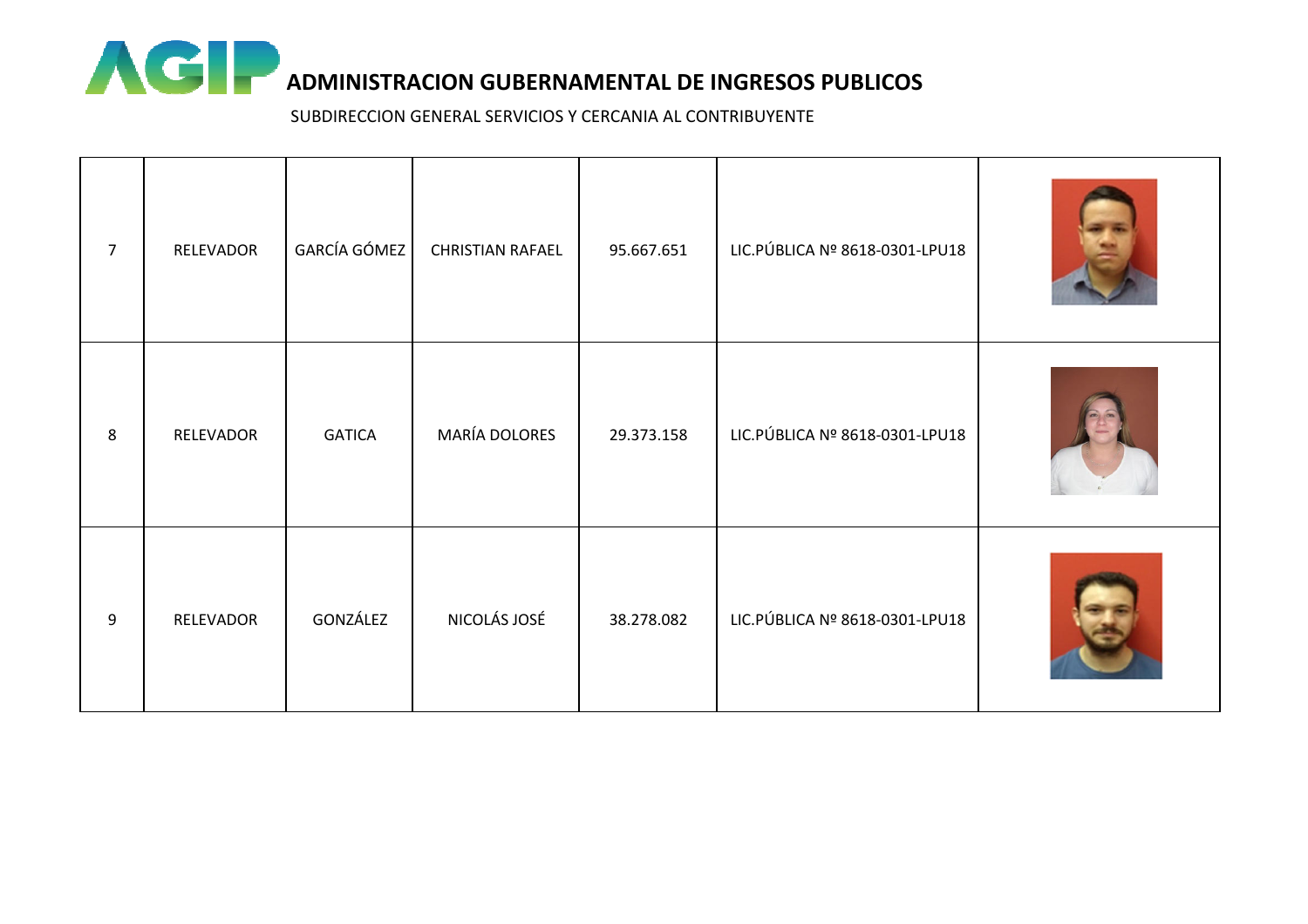

| 10 | RELEVADOR | <b>GRODZKI</b>  | ELIANA YANINA | 38.355.736 | LIC.PÚBLICA Nº 8618-0301-LPU18  |  |
|----|-----------|-----------------|---------------|------------|---------------------------------|--|
| 11 | RELEVADOR | <b>GUIMAREY</b> | MARIANELA     | 34.950.053 | LIC. PÚBLICA Nº 8618-0301-LPU18 |  |
| 12 | RELEVADOR | LEDESMA         | <b>FLAVIO</b> | 33.421.644 | LIC.PÚBLICA Nº 8618-0301-LPU18  |  |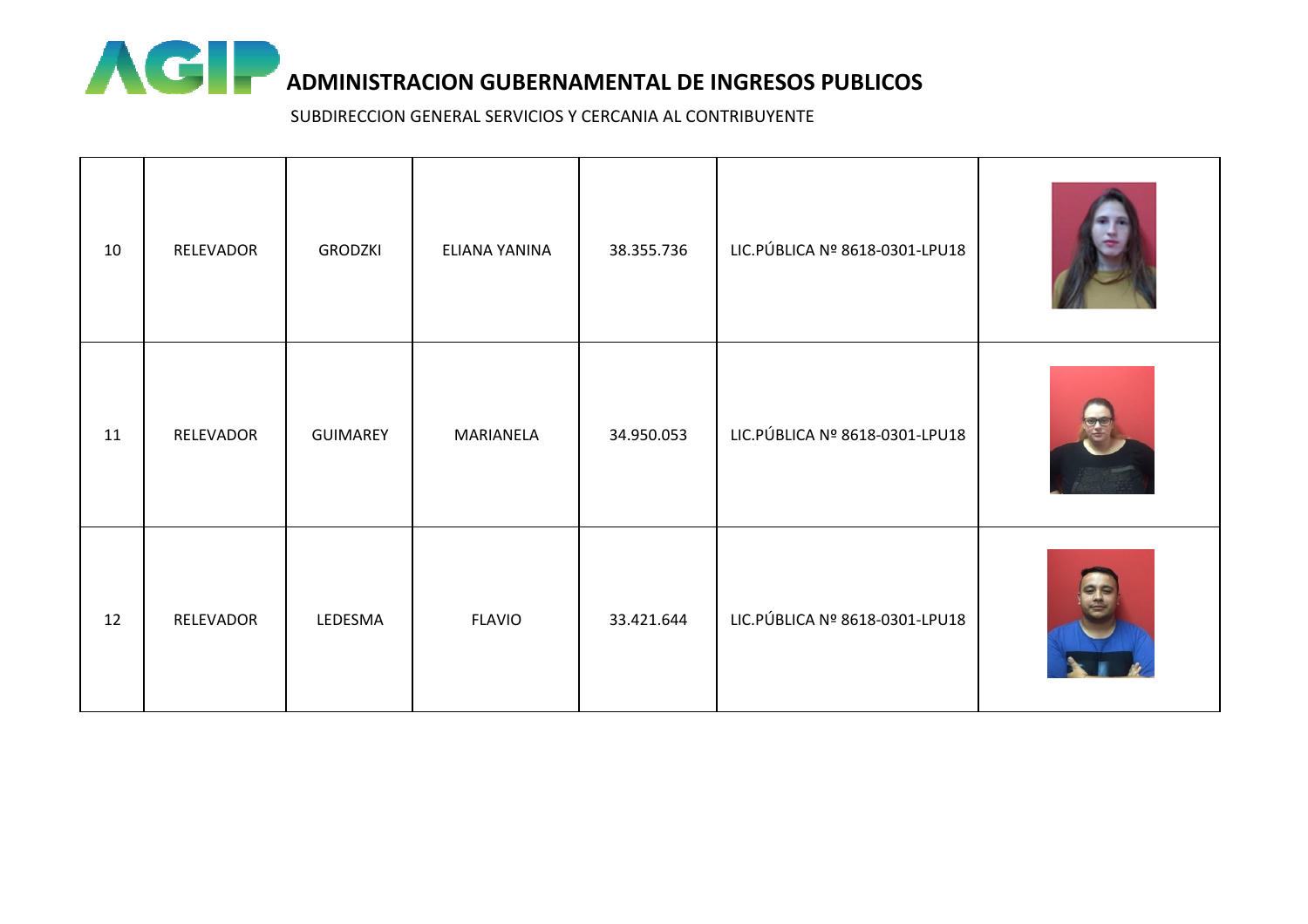

| 13 | RELEVADOR | LEIVA  | DEBORA ANALIA     | 27.542.408 | LIC. PÚBLICA Nº 8618-0301-LPU18 |  |
|----|-----------|--------|-------------------|------------|---------------------------------|--|
| 14 | RELEVADOR | LOYOLA | NICOLAS RAUL      | 37.835.097 | LIC. PÚBLICA Nº 8618-0301-LPU18 |  |
| 15 | RELEVADOR | MARTÍN | SEBASTIÁN LEANDRO | 32.450.118 | LIC. PÚBLICA Nº 8618-0301-LPU18 |  |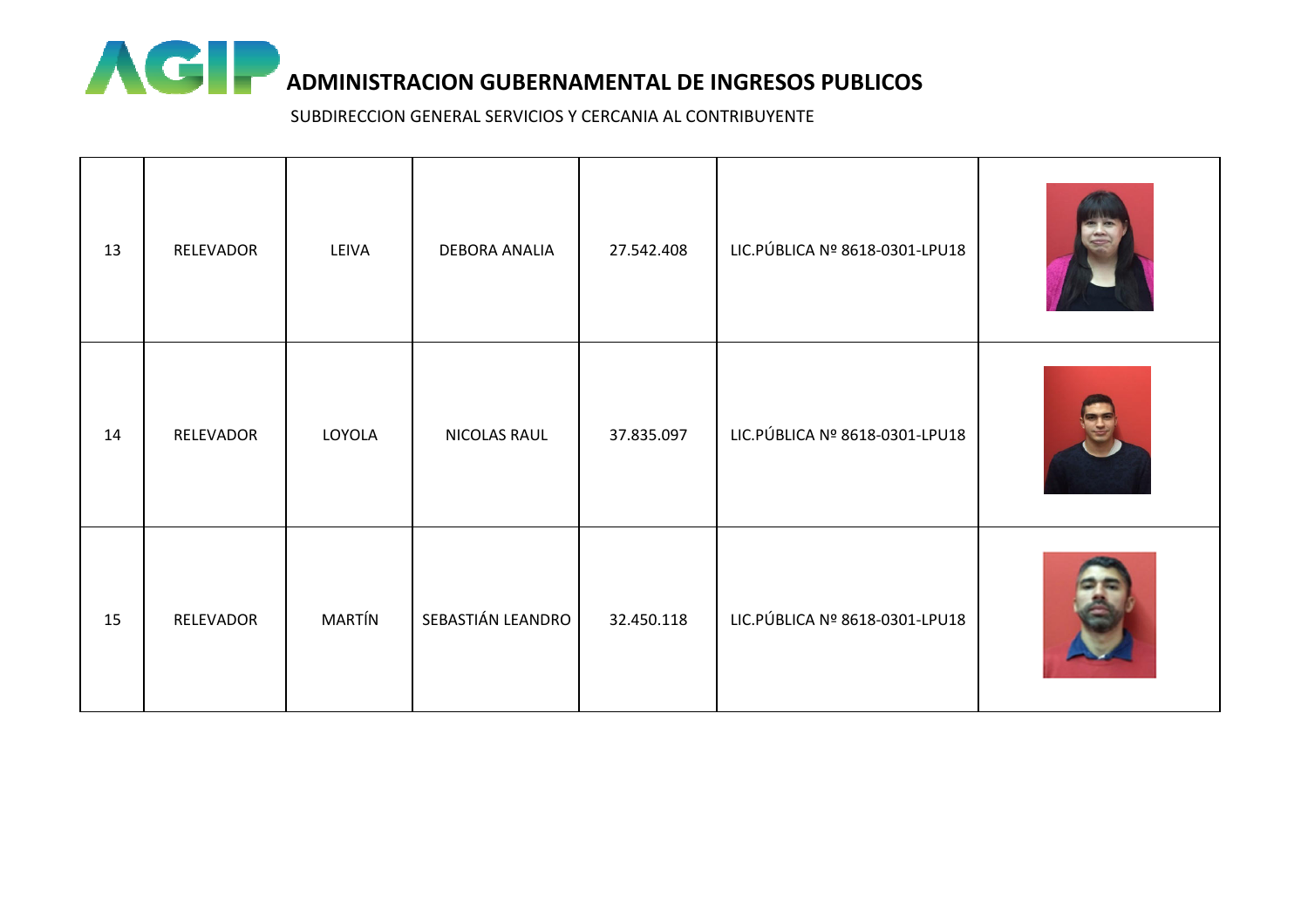

| 16 | RELEVADOR | MÉNDEZ        | LUIS            | 36.294.719 | LIC. PÚBLICA Nº 8618-0301-LPU18 |  |
|----|-----------|---------------|-----------------|------------|---------------------------------|--|
| 17 | RELEVADOR | MIGUELEZ LAZO | CRISTIAN        | 37.861.069 | LIC.PÚBLICA Nº 8618-0301-LPU18  |  |
| 18 | RELEVADOR | ORTIZ         | ROSANA FERNANDA | 25.347.109 | LIC. PÚBLICA Nº 8618-0301-LPU18 |  |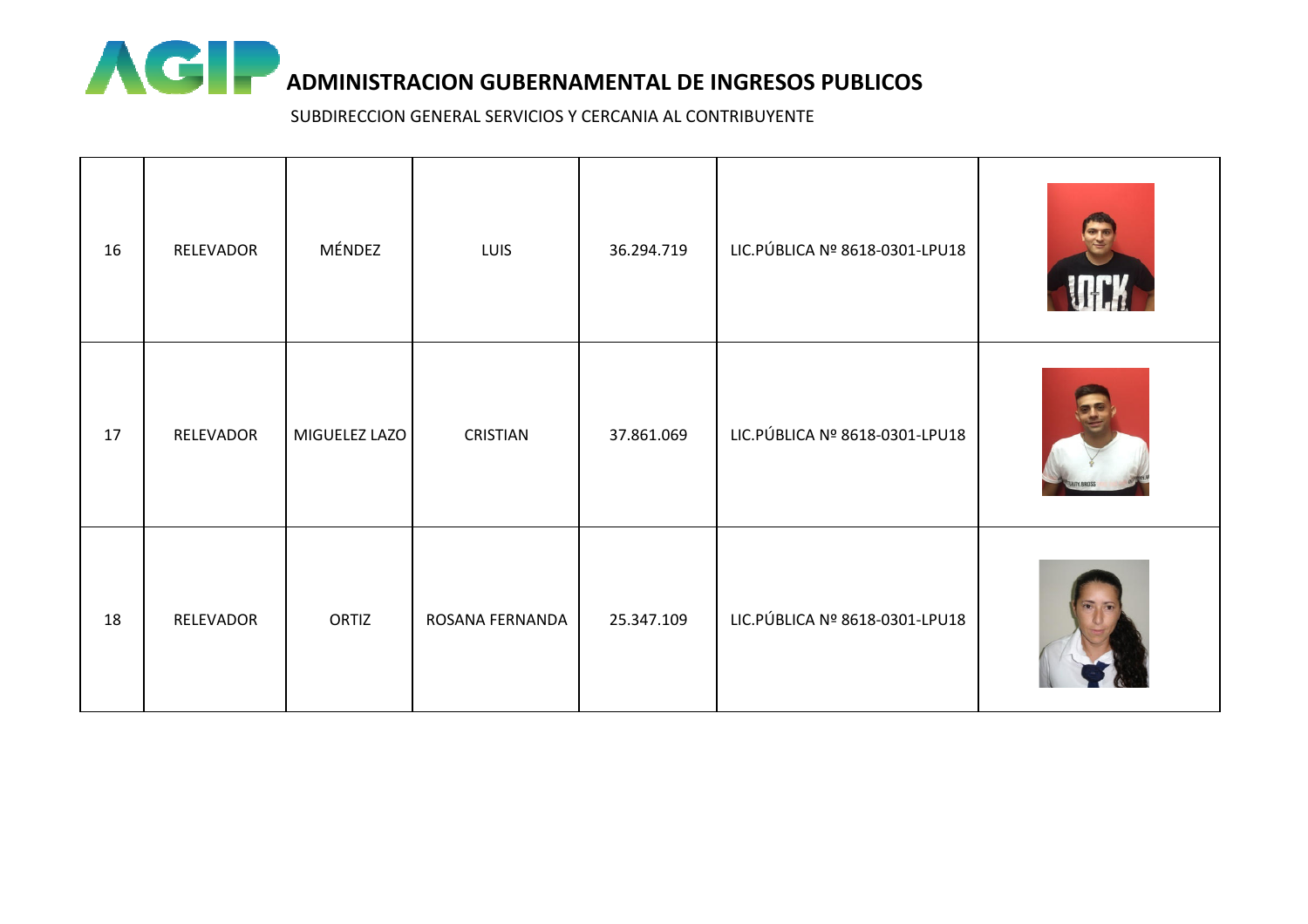

| 19 | RELEVADOR | OLIVETTI | FIAMMA AGUSTINA | 40.401.703 | LIC. PÚBLICA Nº 8618-0301-LPU18 |  |
|----|-----------|----------|-----------------|------------|---------------------------------|--|
| 20 | RELEVADOR | PALERMO  | MIGUEL ÁNGEL    | 26.688.276 | LIC. PÚBLICA Nº 8618-0301-LPU18 |  |
| 21 | RELEVADOR | PAPPOLLA | ALEJANDRO       | 32.090.853 | LIC. PÚBLICA Nº 8618-0301-LPU18 |  |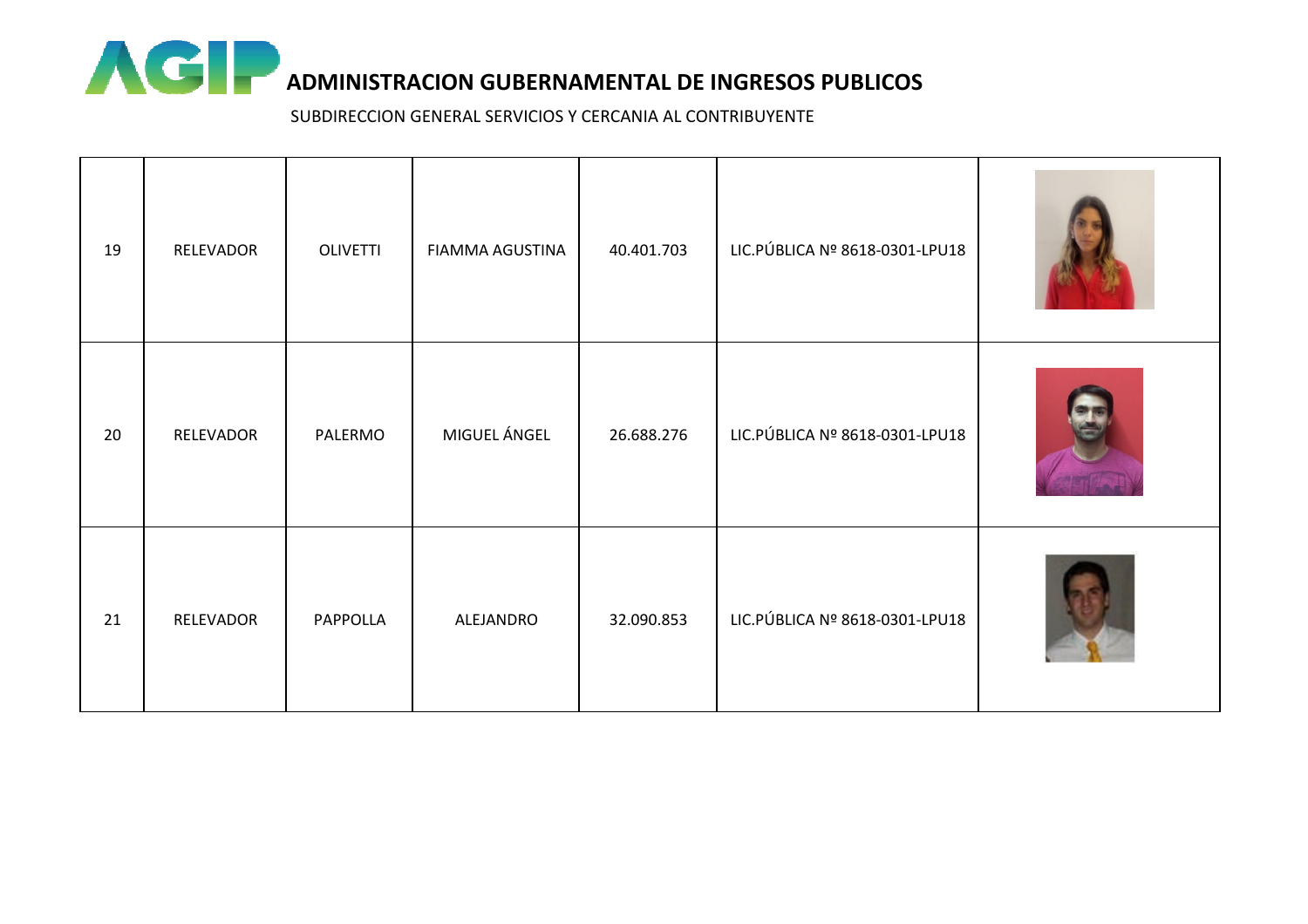

| 22 | RELEVADOR | PAZ   | DANIEL FRANCISCO  | 27.024.572 | LIC. PÚBLICA Nº 8618-0301-LPU18 |  |
|----|-----------|-------|-------------------|------------|---------------------------------|--|
| 23 | RELEVADOR | PEREZ | ELISA             | 33.363.191 | LIC. PÚBLICA Nº 8618-0301-LPU18 |  |
| 24 | RELEVADOR | PÉREZ | SEBASTIÁN RICARDO | 34.672.417 | LIC. PÚBLICA Nº 8618-0301-LPU18 |  |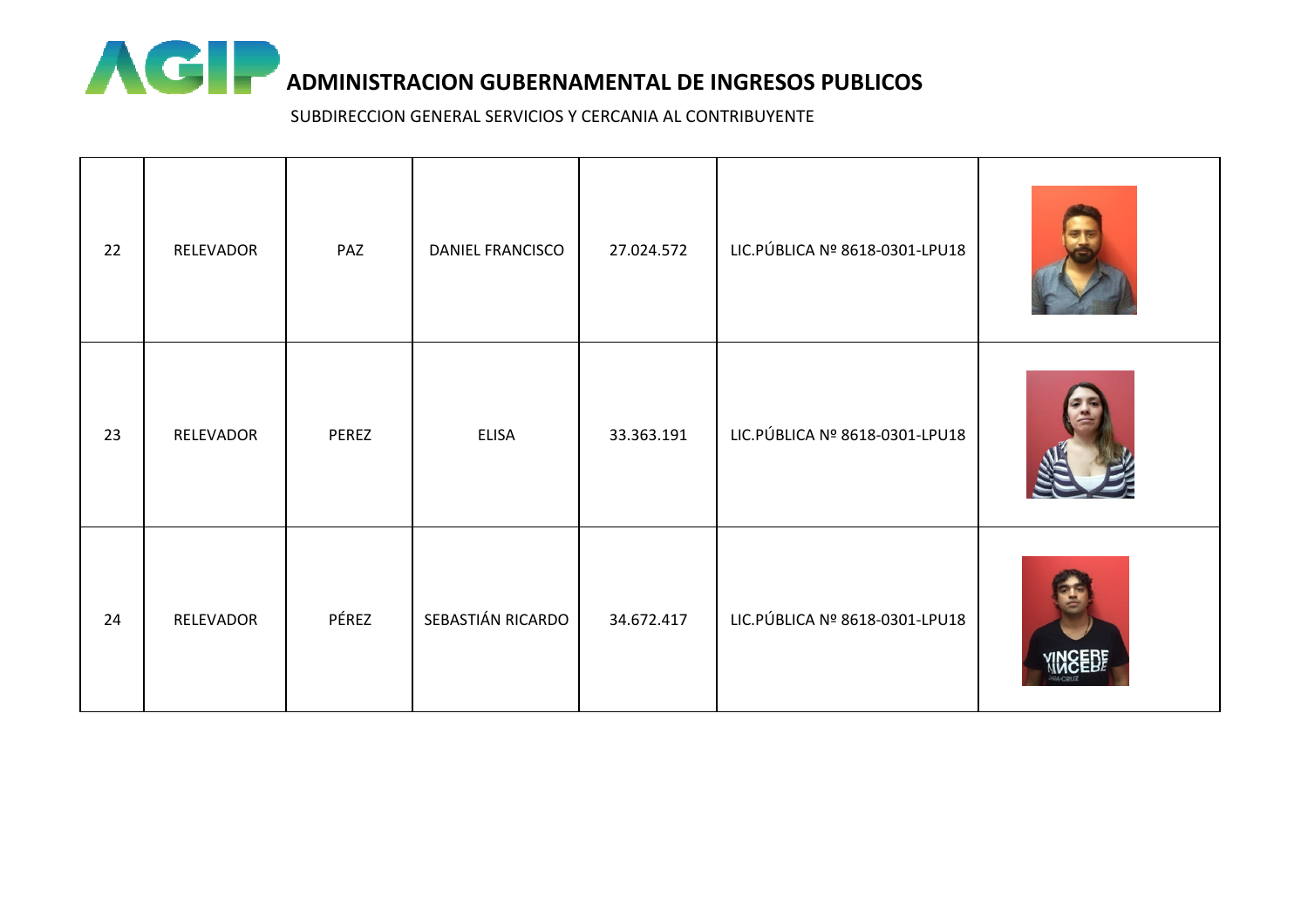

| 25 | RELEVADOR | PEVERELLI     | <b>JUAN IGNACIO</b> | 32.243.001 | LIC. PÚBLICA Nº 8618-0301-LPU18 |  |
|----|-----------|---------------|---------------------|------------|---------------------------------|--|
| 26 | RELEVADOR | PISERA        | PATRICIO HERNÁN     | 27.658.766 | LIC. PÚBLICA Nº 8618-0301-LPU18 |  |
| 27 | RELEVADOR | <b>PRIETO</b> | JAVIER FERNANDO     | 27.152.451 | LIC. PÚBLICA Nº 8618-0301-LPU18 |  |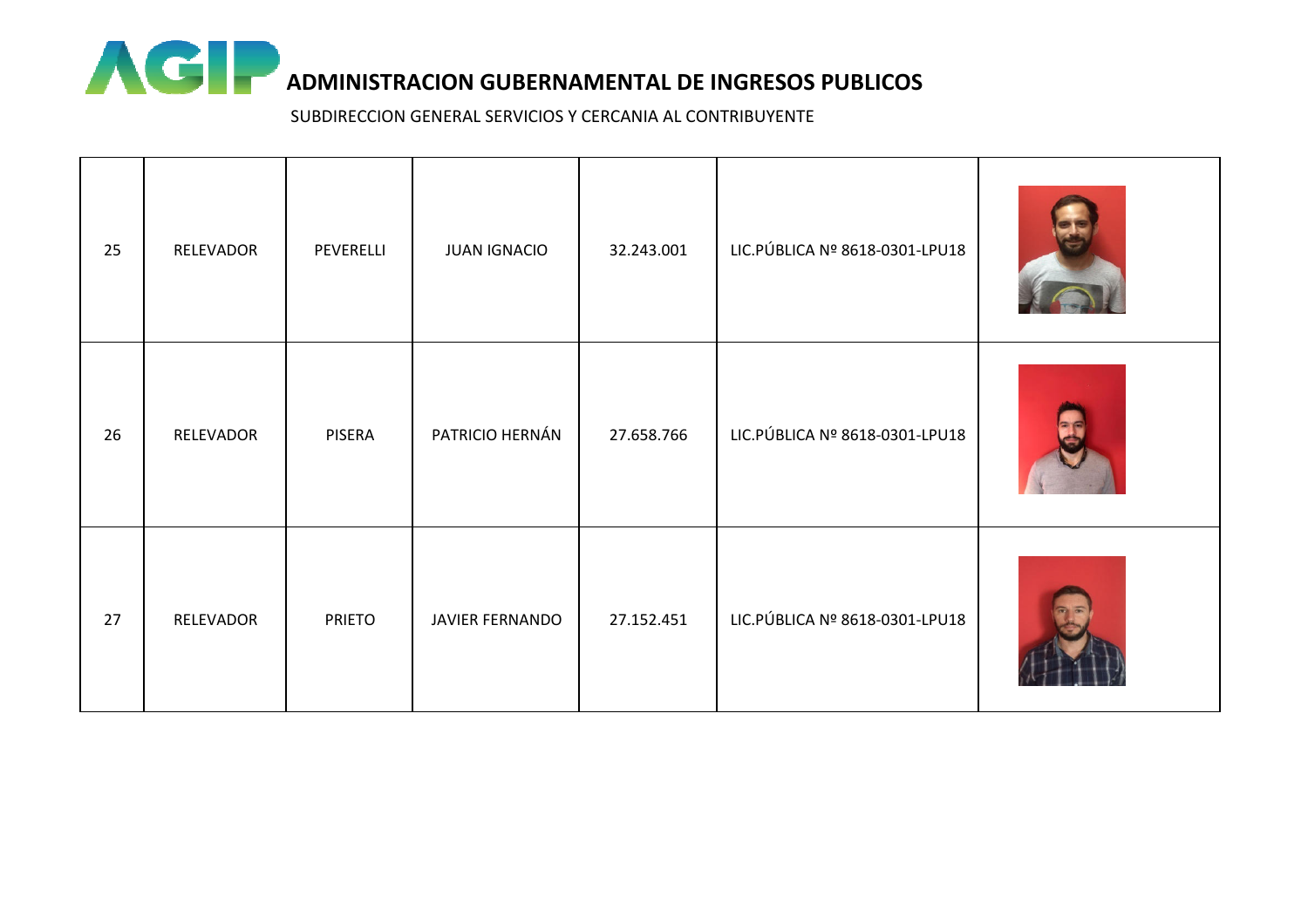

| 28 | RELEVADOR | <b>PRIETO</b>  | RUBÉN NÉSTOR    | 4.381.548       | LIC. PÚBLICA Nº 8618-0301-LPU18 |  |
|----|-----------|----------------|-----------------|-----------------|---------------------------------|--|
| 29 | RELEVADOR | AMÍREZ ARELLAN | <b>SOL MARY</b> | 276.289.000.499 | LIC. PÚBLICA Nº 8618-0301-LPU18 |  |
| 30 | RELEVADOR | SÁNCHEZ        | XIMENA FERNANDA | 24.583.686      | LIC. PÚBLICA Nº 8618-0301-LPU18 |  |